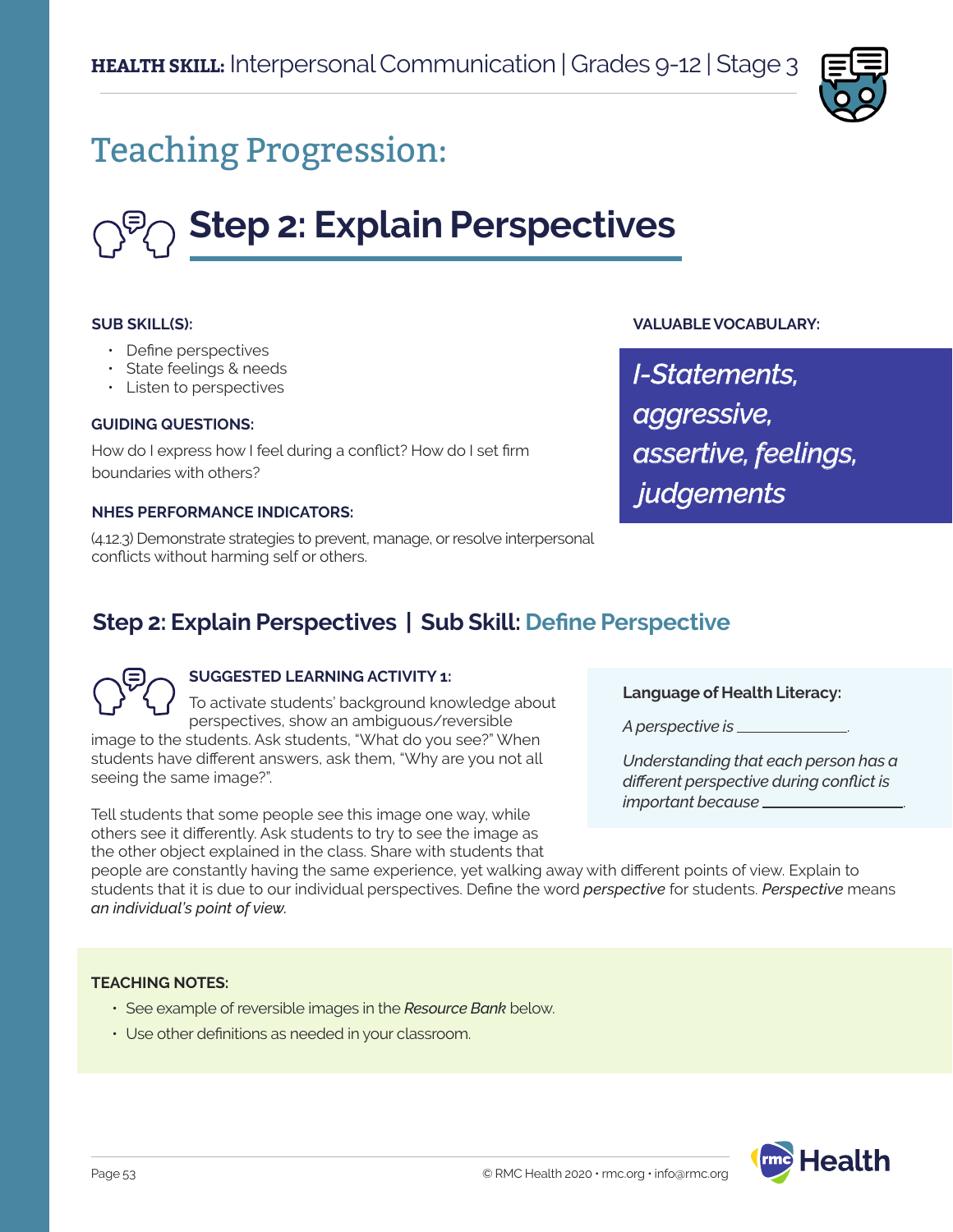

## Teaching Progression: **Step 2 | Explain Perspectives (Cont.)**



#### **SUGGESTED LEARNING ACTIVITY 2:**

Explain to students that every person has a different lens that they see the world through, and this lens is our individual perspective of the world. Explain to students that Step 2 in *Stage 3: Conflict Resolution* is to explain your perspective and to hear the other person's perspective.

Facilitate a whole class discussion to help students understand the power of perspective in conflict by asking following questions:

- If two people can look at the same image and see two different things, but neither be right or wrong, how do you think this can affect conflict?
- What do you expect will happen when two people share their perspective on the same event?
- Why would these perspectives not match?
- How can difference in perspective cause conflict?

## **Step 2: Explain Perspectives | Sub Skill: State Feelings & Needs**



## **SUGGESTED LEARNING ACTIVITY 1:**

Share with students that part of resolving conflict is making sure each

person in the conflict gets a chance to explain their perspective of the event. Instruct to students that when it is time to explain perspectives, they should use the following questions to guide them:

- How do I feel and why?
- What do I need/want to help me feel better about the conflict.
- How do the other people in this conflict feel and why?
- What do they hope to get out of this Conflict Resolution?



#### **SUGGESTED LEARNING ACTIVITY 2:**

Tell to students that to voice their feelings in a conflict, they should use I-Statements. Explain to students that it is important when sharing feelings that they are not using words that place blame

or judgements on the other perspectives. Provide students I-Statements that use evaluations rather than feelings. Have students rewrite the I-Statements using feelings.

#### **TEACHING NOTES:**

- Example of I-Statement Revision:
	- With evaluation: I feel *insulted* because you made fun of my outfit.
	- Without Evaluation: I feel *embarrassed* because my outfit was made fun of.
- See the *Resource Bank* below for resources on the differences between evaluations and feelings.
- See the *Resource Bank* below for a list of feelings students can use to identify how they are feeling.



**Language of Health Literacy:** *I* feel *because I need* . *I would like* .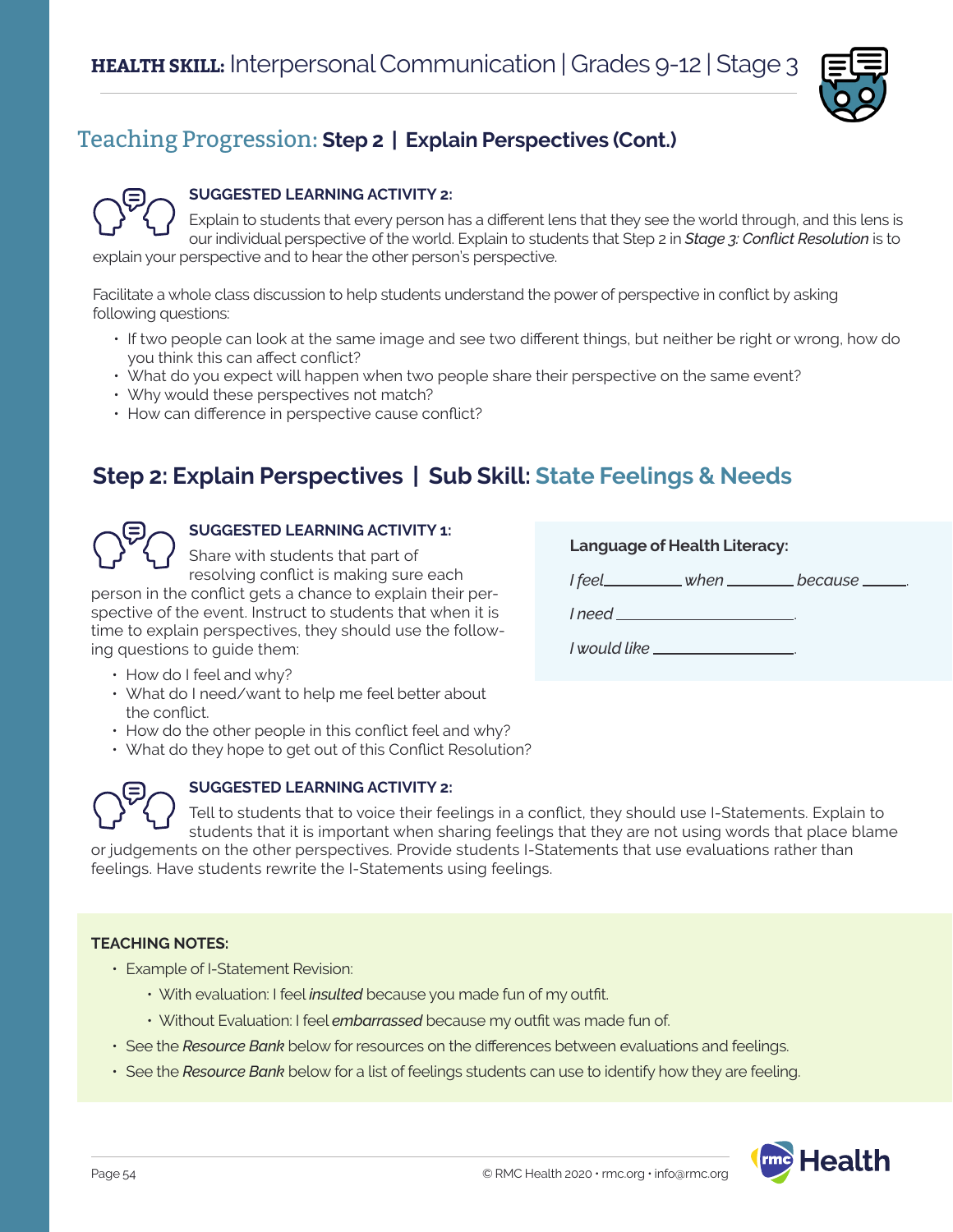

## Teaching Progression: **Step 2 | Explain Perspectives (Cont.)**



#### **SUGGESTED LEARNING ACTIVITY 3:**

Explain to students that after they state their feelings, they should state what they need for the conflict to move forward towards the goal of resolving the conflict. Share with students that in the moment they may not immediately get what they need, but it is important to state this clearly before going on to Step 3: Make a Compromise.

Have students go back to the I-Statements they revised. Then, have students identify a need or want that could help resolve the conflict.

#### **TEACHING NOTES:**

- Example of Statement of Need:
	- I-Statement: I feel embarrassed because my outfit was made fun of.
	- Need-Statement: I need an apology, and in the future, ask before making a comment about my outfit.
- Model and provide the *Language of Health Literacy* to support student responses.



See *Stage 1: Advocacy for Self of Advocacy for Self & Others* to support students in identifyng and asking for what they need/want.



#### **SUGGESTED LEARNING ACTIVITY 4:**

Tell students that when they express their opinions and feelings during a conflict, they need to be aware of the tone of their voice. Remind students of the voice techniques practiced in *Stage 1: Communication Techniques*. Explain to students the difference between an aggressive tone and an assertive tone.

Read outloud examples of an aggressive tone and an assertive tone. As you read different examples, have students stand up if they think the voice was assertive and sit down if they think the voice was aggressive.

#### **TEACHING NOTES:**

- Remind students of the other voice techniques practiced in *Stage 1: Communication Techniques.*
- Make sure your examples are responsive to the cultural backgrounds of your students. To foster deeper understanding of aggressive v. assertive tones of voice, prompt students to discuss how an individuals identity (e.g. race, gender, native language) impacts how people perceive their tone. For example, how is an assertive tone perceived when it is used by men compared to women or when it is used by a white person compared to a person of color.



#### **SUGGESTED LEARNING ACTIVITY 5:**

Have students stand in a circle and practice saying the I-Statements and Need-Statements in assertive or aggressive tones. Ask the following questions to debrief the activity:

- What is the difference between an aggressive and assertive tone?
- Which tone should you use during a conflict?
- Why is it not as effective to use a quiet or shy voice?